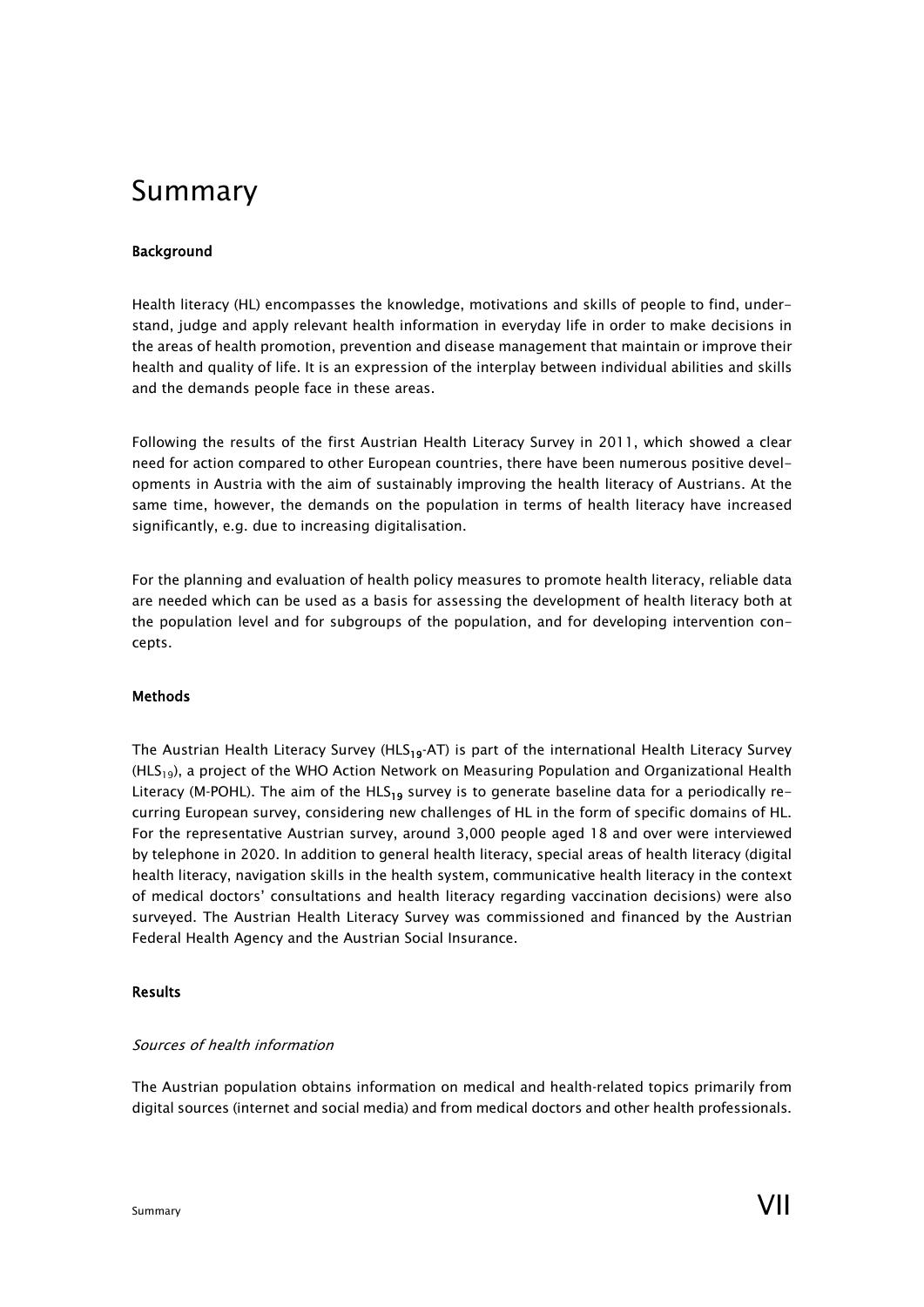## General health literacy

In terms of general health literacy, the Austrian Health Literacy Survey 2020 largely confirms the results of the first Austrian health literacy survey (HLS‐EU 2011), both in terms of particularly difficult health literacy tasks and areas as well as in terms of population groups with greater difficulties in dealing with health information.

An approximate comparison between  $HLS_{19}$ -AT and HLS-EU suggests a slight increase in general health literacy for Austria. This concerns the handling of information on health promotion as well as the judgement and use of health information.

Challenges exist for health information in the media, for information on therapies and treatments, and information on dealing with mental health problems, as well as for judging and applying health information and information on prevention.

## Specific areas of health literacy

In the specific areas of HL, the greatest challenges are in navigational competence (orientation in the health system) and in digital health literacy. They are rated significantly lower than general health literacy. Also rated lower is the vaccination-related health literacy.

Comparatively high is the communicative HL in the context of medical doctors' consultations. However, challenges exist in this area, especially in terms of patient participation in the consultations (sufficient conversation time, understandable language, collecting personal views, active listening, and participation in decision-making).

## Population groups with lower health literacy

Across all health literacy domains, people with low formal education (no more than compulsory schooling) and people in financially precarious situations have lower health literacy. Furthermore, dealing with health information seems to be difficult especially for middle‐aged people (between 30 and 59 years).

#### Health literacy and chronic diseases

People with chronic conditions and health problems who have difficulties in coping with these health challenges have lower HL in all HL domains than people without chronic conditions or people with chronic conditions who cope well.